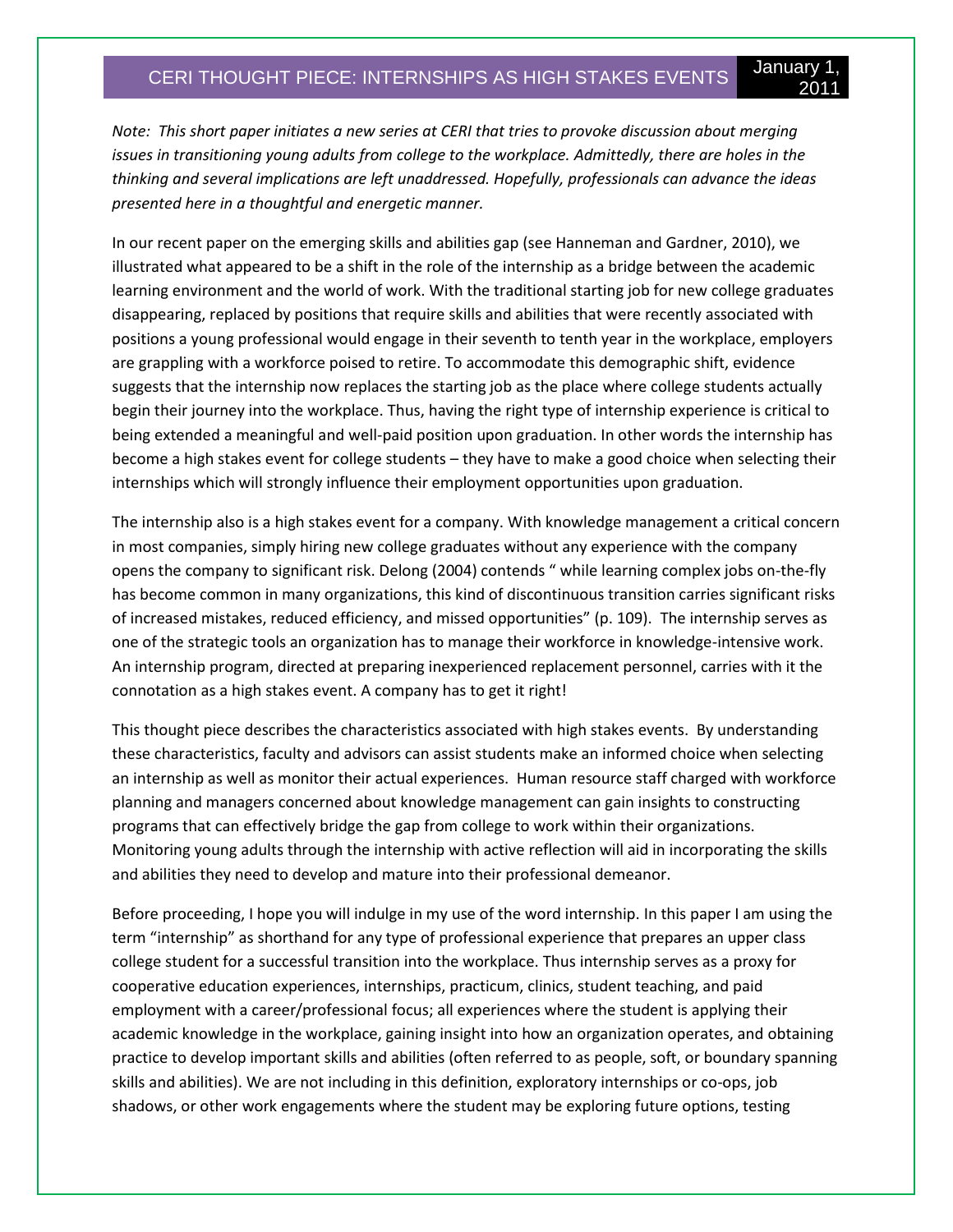interests, or just obtaining a resume filler experience. A high stake event is not a practice exercise; it is a choice that potentially has long term implications for the participant.

#### **High Stakes Events: A Working Definition**

Google "high stakes events" and the results draw in sites pertaining to all kinds of activities. Professional football players who have practiced, endured injuries, and negotiated team membership to be on a winner have only one shot at winning the Super Bowl and make football history – hence the headlines "Super Bowl High Stake Event." Another listing was for a national cheerleading competition; again emphasizing all the practice, dedication, and resources that go into one shot at the national championship. Many of the sites, however, focused on the wide spread use of high stakes testing in K-12 education, especially for seniors who must pass a standardized test in order to receive their high school diploma. Concerns were raised over teaching to the test, endless practice exams, and designing curriculum in response to test questions.

While these types of events are certainly high stakes, most high stakes events present themselves suddenly, often with conflicting or little information, and do not allow for practice before making a choice. Consider the 50 year old executive who was just diagnosed with prostate cancer. He had not practiced making a decision on treatment in anticipation of having cancer; he has information now pouring in to make various treatment decisions. He becomes overwhelmed; the choice that he will make will have long term consequences. Many of my colleagues have recently had to wrestle with parents who had to make choices with the Medicare prescription drug plan. Thaler and Sunstein (2008) discuss how poorly designed the choice structure was in this program which resulted in high levels of frustration and poor selection of a drug program by senior citizens. Because of the time pressure, seniors had to make decision without much experience and scant useable information. The results for some were voided prescriptions, higher costs, and threat to health.

These types of events help us frame a working definition of a high stakes event. According to Howard Kunreuther et al (1978, 2002), a high stakes event "poses a formidable challenge" because the decisionmaker is often naïve, swayed by peer pressure and other biases, and uninformed about potential outcomes which could result in a poor choice. The consequences of poor choice are "large and difficult to reverse" (2002, p.260). An individual cannot easily undo the choice and attempt another option. According to Kunreuther a high stakes decision event embodies two properties: (1) potential significant financial and or emotional losses; and (2) costs associated with reversing a decision and making another choice are very high.

When this logic is applied to internships, a student who makes an uninformed, poor choice for an internship could result in forfeiting job opportunities, receiving lower starting salary, or altering an early career path. The emotional impact of a bad experience can derail career dreams and introduce anxiety about their future. The cost of attempting another internship may incur additional tuition payments as graduation is extended or delayed entry into full-time employment if the internship is pursued after graduation (a very common occurrence by the way).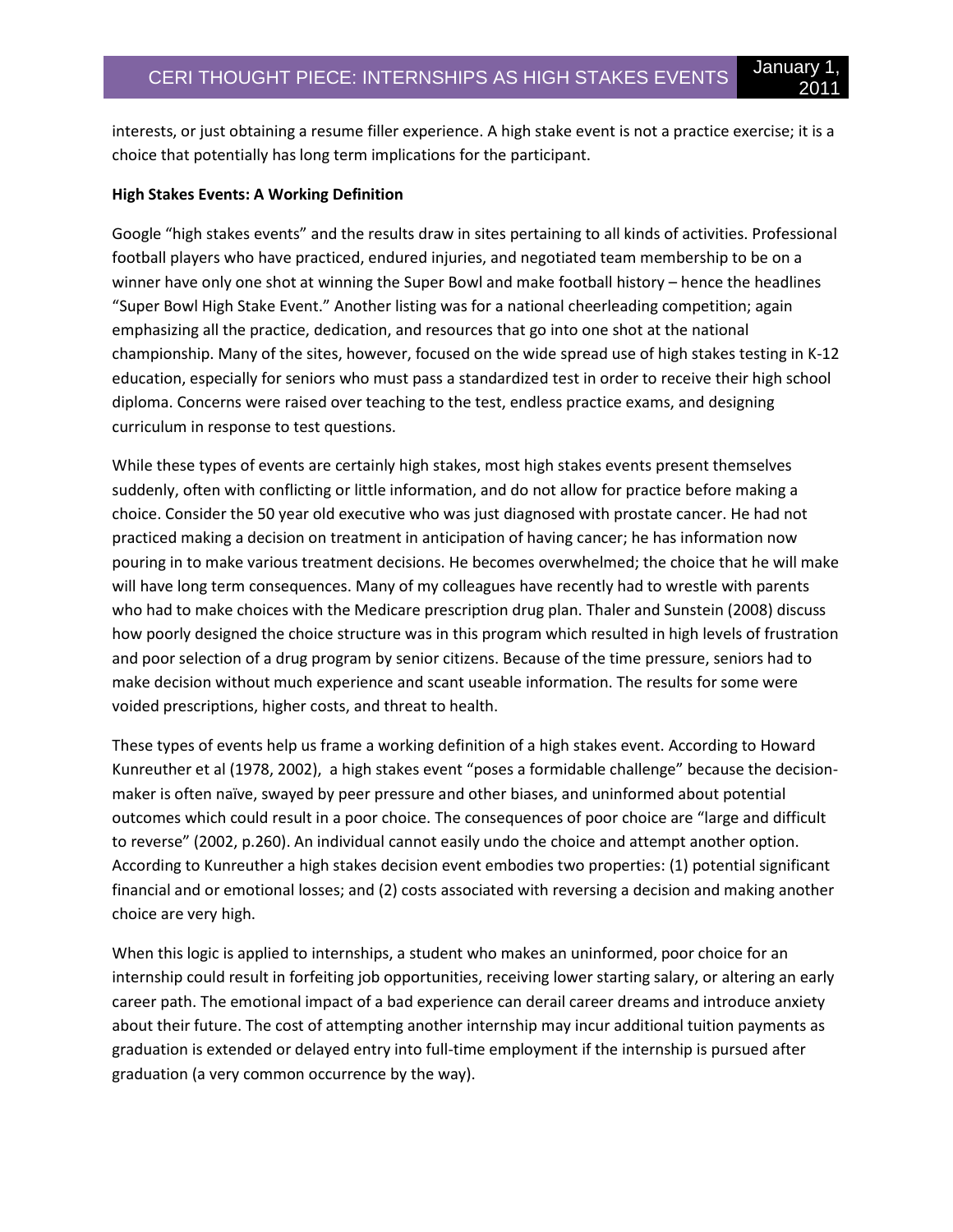For a company a poorly structured internship experience which fails to map the skills and abilities in the organization (instead focusing on tasks) runs the risk of preparing potential young professionals for the wrong types of assignments, attracting the wrong type of student to apply for these experiences, selecting the wrong person from the internship pool for full-time employment, or failing to meet internship to full-time conversion goals. An internship program that has to recruit continually for students to meet full-time hiring targets will result in spiraling recruiting costs and soon flagging support for these types of programs by upper management.

2011

Before examining specific issues for both students and employers in regards to high stakes internships, let's first look at some of the key characteristics or dimensions of these type of events. By understanding the context surrounding high stakes events, interventions, programmatic efforts and simple nudges (a favorite term of Thaler and Sunstein) can be designed to assist both students and employers.

### **Characteristics of a High Stakes Internship Event**

# **1.** *Knowing Interests and Self*

In order to understand the impact of the internship selection, students need to have invested time in gaining a sense of who they are, their career interests, and what issues they want to commit their time and energy. For students who plan ahead and gain exploratory experiences through internships, volunteer activities, and self-reflection, the selection process can be relatively painless as they know where they want to target their energies. Many students arrive at the end of their junior year only just beginning to contemplate any aspect of their transition and have little time to prepare before securing an internship. Without knowing who they are and having a reasonable sense of the direction they want to move their career towards, they fall prey to several errors in simplified thinking, according to Kunreuther et.al (2002).

- **A failure to differentiate among the possible internships available to them and the outcomes associated with each internship option minimizes the chances of an optimum experience.** All internships look alike – so just pick one. By assigning a low probability of loss to their decisions, individuals ignore the information available to them or are selective in the information they choose in their decisions. Students tend to focus on the tasks of the internship rather than the skills and competencies that would be developed and utilized. Tasks are easier to understand and judge if one has the abilities to perform. Lack of differentiating between possible internships on factors with longer term implications implies that the losses associated with the outcomes are considered small and consistent regardless of choice.
- **Their focus is on the short term "because they can only see the short term consequences of their actions"** (Kunreuther, et.al., 2002, p.262). Upon entering college students are handed a check list of things that they need to do before graduating with internship near the top of the list. The message is clear: Get an internship to complete your resume! Internship needed for on-campus interview! Very few lists articulate or pose the longer term outcomes of finding a good fit between your career aspirations, interests and talents and an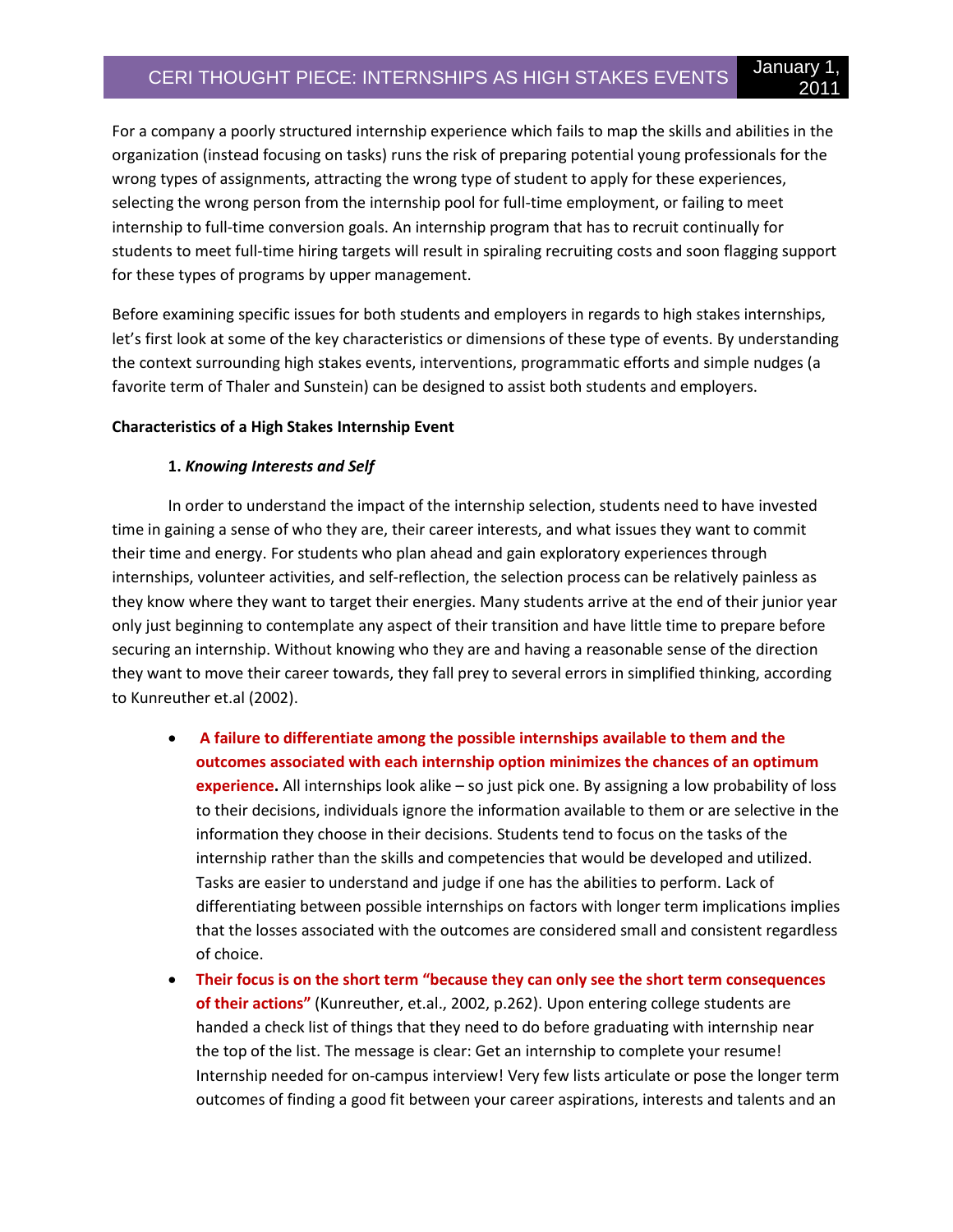organization and the position they have for you. Young adults have difficulty seeing the long-term consequences of their internship selections. They are aware of the Bureau of Labor Statistics anecdote that they will have 15 jobs before they are 39. Hardly makes the first job seem that important. In difficult and unsettling times as these, even if one is going to have multiple jobs during their early career, random job hopping is very different than a conscientious strategy for career engagement through effective job progression (even if it is quick). Young adults tend to undervalue the need for introspection and self awareness until it is almost too late.

- **Attention often over emphasizes affectual and emotional influences in the decision rather than informed choice**. Kunreuther contends that "Decisions requiring difficult trade-offs between attributes or entailing ambiguity as to what would constitute a 'right' answer, often lead individuals to resolve choices by focusing on the cues that send the strongest affective signal" (2002, p.262). Internships poorly mapped to their outcomes cause students to struggle when comparing available opportunities. It might mean having to collect more information and ask lots of questions. Some will and many won't. Ambiguity is always present. Internships with small employers, for example, where there is no track record among their peers or with campus advisors can inject ambiguity to any thoughtful decision. The factors that end-up influencing the decision are more likely revolve around proximity to a significant other or family members, location (think fun), or the presence of friends!
- **Stress filters information and cues resulting in poorer decisions**. Kunreuther lists several studies that indicate that as stress increases in the decision process individuals tend to filter down to fewer pieces of information on which to base their choice. The more limiting the information the higher probability of making a poor choice.

In summary a key element of making a good internship choice is for the student to have a good understanding of their career interests, the kind of work environment they want to join, the possible early job progression they would like to pursue. This level of awareness does not come in several hours of cramming before applying for an internship. It takes several years of self-reflection and engagement to understand one's self. I often see students in my class try to put all the pieces together quickly, thinking they are running out of time. Awareness won't be gained from a class (it may be assisted) but requires all actors in an individual's educational journey to stimulate inquiry, to offer guidance through reflection, to respond to ideas, to set higher expectations, and to test for readiness.

Employers also fall prey to poorly crafted internship positions. Employers frame intern positions based on the role or value the intern brings to the organization. Too often the intern is simply a replacement for an employee on vacation or is needed to assist with on-going projects. In organizations where the intern program is viewed as an integral part of workforce succession planning, the intern engages in a higher level of assignments. The critical dimension is the mentor or supervisor assigned to guide the intern. Organizations that carefully select and prepare intern mentors provide the most rewarding experiences to students. By not carefully considering the long-range goal of the internship in building a sustainable workforce, the emphasis shifts to tasks and to supervisory staff who have a current urgent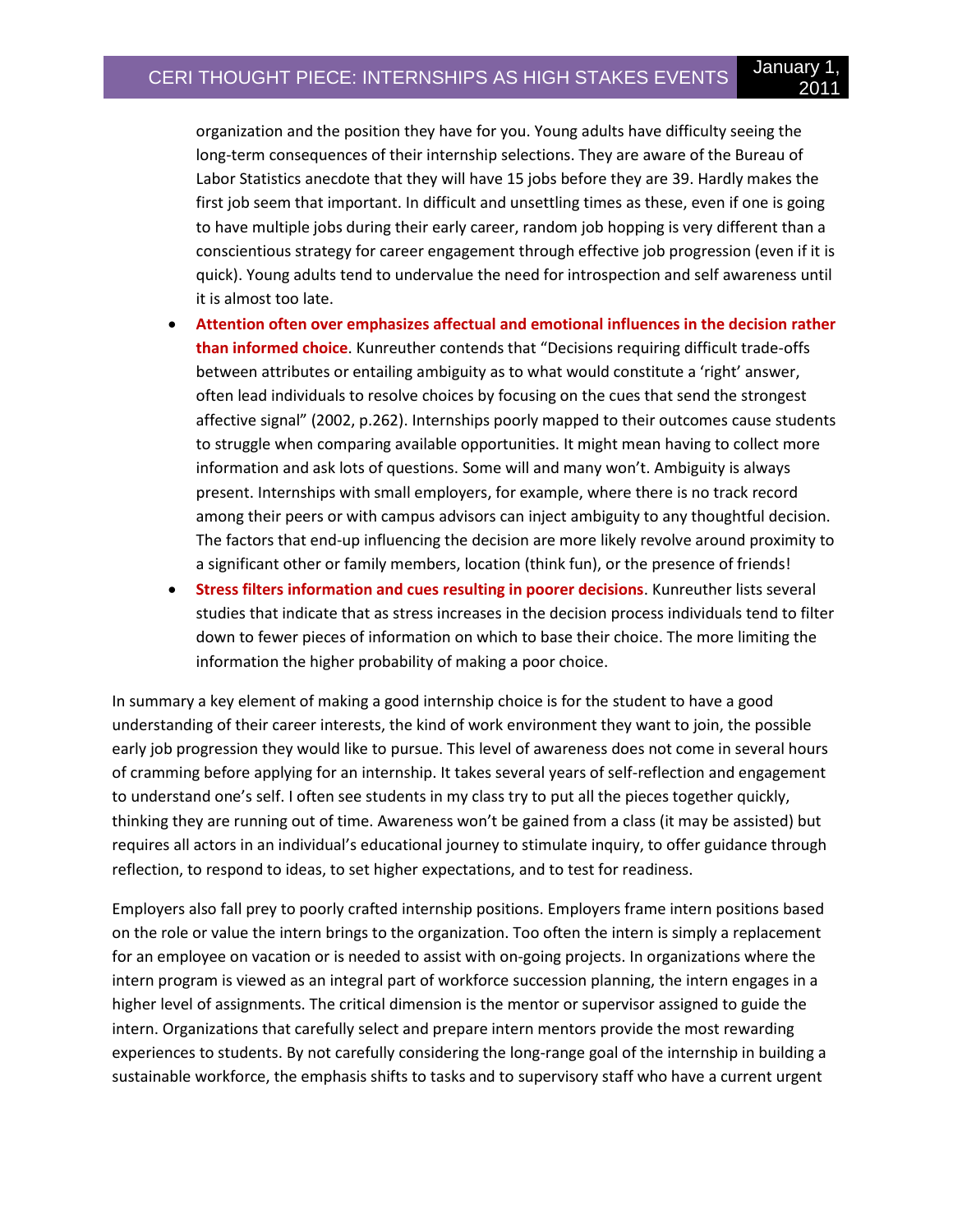work assignments to complete. The lack of forethought in structuring an organization's internship program is a recipe for failure.

### **2.** *Frequency*

Remember when you were learning to play T-ball or any sport you loved? Or when you picked up the guitar or plunked the first key on a piano? How about the first time behind the wheel of the car in Driver's Education class? Anything you have done really well usually has required practice. Hard tasks become easier with practice. However, there are really important events we have to make where we cannot practice. It would be nice if a high school senior could spend time living on each of the colleges they wish to attend (two to three weeks maybe). Or participate in a year of service to gain maturity and insight into career possibilities. But the transition to college does not happen that way. As Thaler and Sunstein emphasize, "the higher the stakes, the less likely we are able to practice" (p.74). How do you practice for something that you only have one shot at? The internship is not like the high school exit examination where the student has taken hours of pretests and had courses directed toward the tests' content. Obtaining a high stakes internship will require students to practice somewhere to gain the skills, especially those beyond their academic content, necessary to be invited to the internship interview.

So where does a student get practice? To begin developing the skills and abilities required to obtain an internship (assuming students are learning the content knowledge in class), students need to begin to participate early in the wide range of co-curricular activities available to them on campus. Their involvement with student organizations, community service, study abroad, service learning, undergraduate research, exploratory work experiences and other programs can serve as vehicles to gain competency in teamwork, communication, understanding working with diverse individuals, and other transferable or boundary spanning skills and competencies. Students can find guidance from faculty, advisors and peers through reflection on their skill development. Practice opportunities abound but each student has to take the initiative to pursue them.

Co-curricular experiences as practice opportunities mean that all co-curricular experiences are not created equal. Not long ago, an advisor could counsel an undergraduate who might not be able to plan for an internship to engage in several co-curricular activities, gaining the same skills as in an internship. In a high stakes event situation, these co-curricular experiences are no longer equivalent to an internship and cannot be substituted directly for the internship experience. They will always add value to any student as they approach the workplace, but can no longer solely develop skills and competencies employers now expect. Required skills and competencies have to be demonstrated in the workplace at a level that will satisfy employers that mastery is being acquired.

Organizations with internship programs attempt to align their internship development strategy with their workforce secession plans. Over time with practice and program assessment the internship program seamlessly inducts novices into the full-time employment stream. But this is not always the case, as some companies only hire interns as an afterthought. The intern hiring coordinator often has to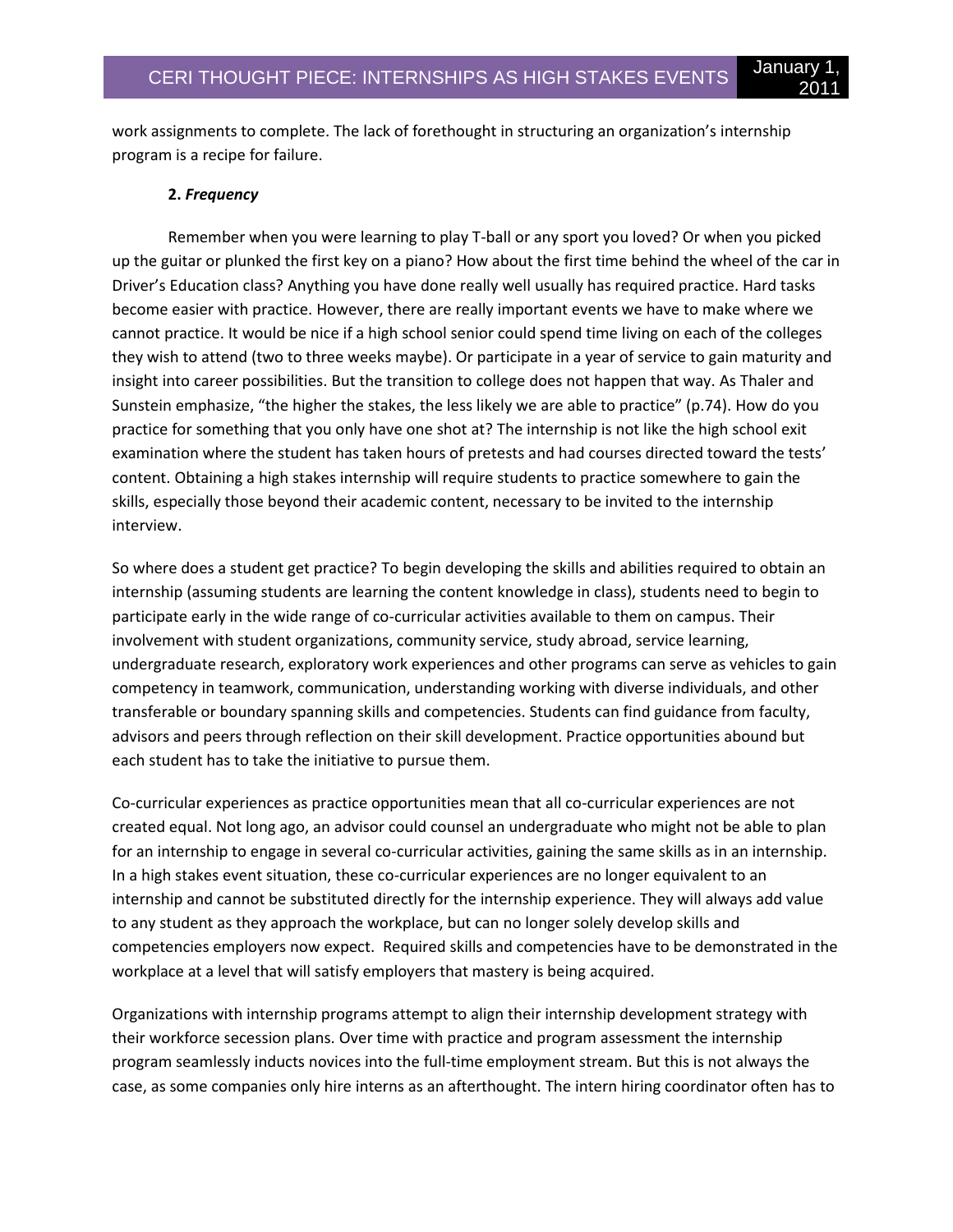seek out a supervisor or worker who needs an intern or is willing to mentor one before a commitment to a student is made. A good example comes from finding mentor teachers for student teachers. Not all veteran K-12 teachers want to mentor and develop a budding teacher. It is not uncommon that the teachers who accept student teachers in their classroom may not be the best teacher to train a new teacher. This situation also happens frequently in other workplaces. Finding the right mentors takes practice; plus it takes time to develop these mentors into effective trainers/leaders of new employees.

## **3.** *Difficulty*

The Olympic skating events are always my favorite, as well as the extreme winter sports. In these events the athlete's final score is based on the degree of difficulty of the elements attempted during his or her performance. The higher the degree of difficulty selected for the program the higher potential score that can be earned. The same is true for an internship. Unfortunately, all too often internships are not well structured, resulting in low levels of difficulty (tasks like filing papers, answering the telephone, making coffee) that serve no useful purpose. Students need to take the initiative to ask for challenging assignments to insure they are prepared to succeed in their future career. Likewise, organizations have a responsibility to offer challenging assignments to their interns to properly prepare them for full-time employment. Having a challenging internship assignment is the major reason that interns accept a full-time position with their host organization (Gardner, Chao and Hearst, 2009).

#### **Informed Choice: Selecting the Best Option**

We often assume that when faced with a decision individuals make rational choices. But this just is not true. When ambiguity exists between the options and the outcomes, decision-makers often make hasty choices based on limited information or make little effort to explore the options in detail. Mapping from what the internship has to offer to the outcomes (skills and competencies) being developed can lead to more informed choice and hopefully the selection of the best option for the individual student. Thaler and Sunstein refer to choice architecture as a means to improve choice through better use of information. As advisors and human resource managers, we become choice architects who are responsible for structuring the choice process so that students make better selections in their internships and organizations can make a better fit between potential employees and organizational culture. This means closing off "paths of least resistance" (Thaler and Sunstein, pg.83), providing detailed maps for each internship experience, and offering multiple opportunities for reflection.

### **1.** *Path of Least Resistance*

Students are no different than many adults when faced with making a choice – they will pursue the option that requires the least amount of effort. As Thaler and Sunstein point out, individuals who chose to delay their choice to the last minute or fail to take any option usually are left with a very poor choice. In our case, students who rush at the last minute to obtain an internship or fail to pursue one until after they graduate (if at all), will find a very limited pool of employment opportunities. Paths of least resistance have to be plugged and default options have to be put in places that nudge students to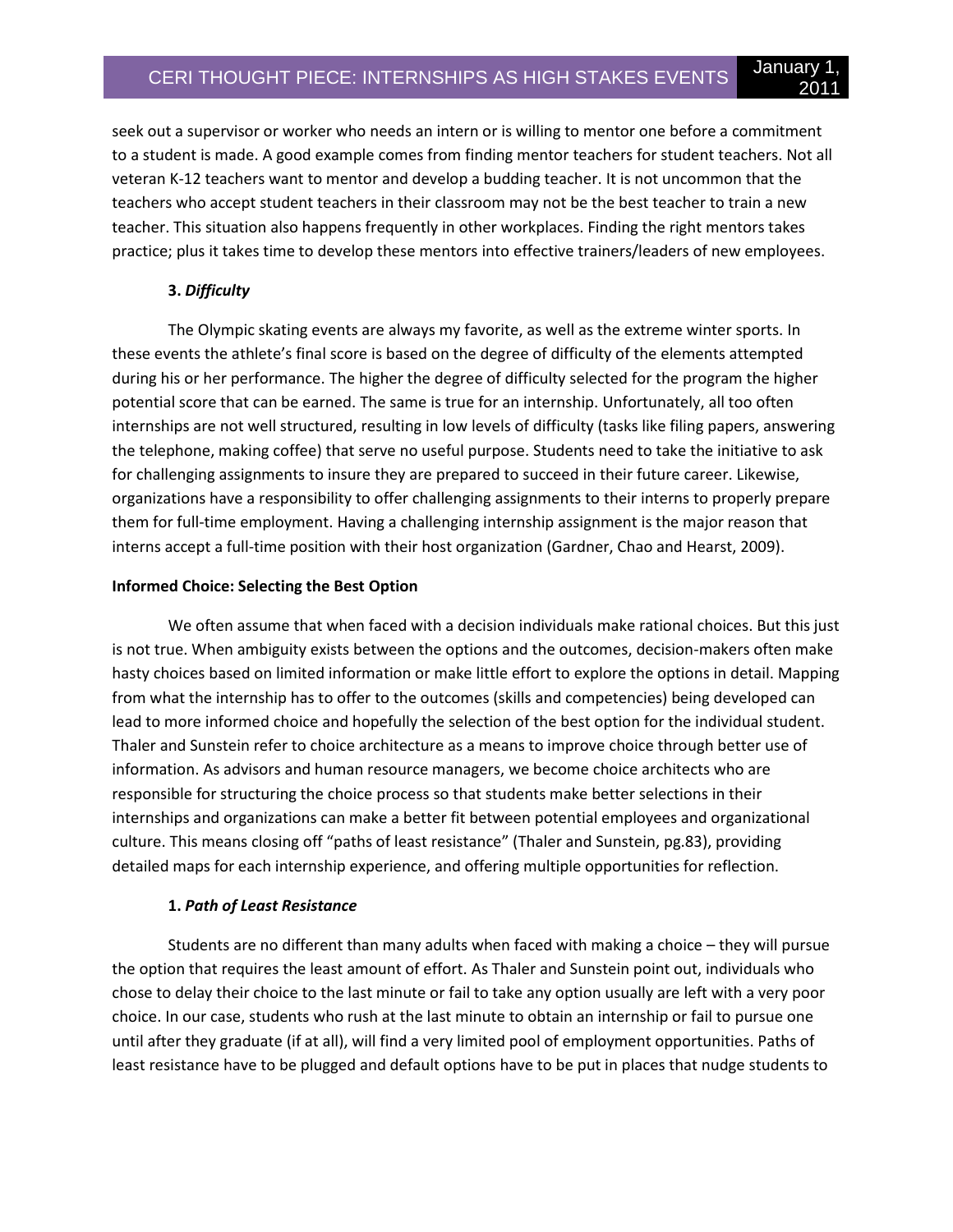begin to make choices earlier. The default option as Thaler and Sunstein argue can be a very powerful device to position students for a successful transition.

Default options can be controversial. Mandatory internships (see below) as a graduation requirement may seem like an obvious answer. However, this option may be more self-serving than beneficial if the students treat it as another item to check off their graduation check list and fail to integrate the experience into their development as a learner and a professional. Rather, nudges can be put in place that pushes students to take certain types of actions at particular points during their academic program. Near the end of a student's first year, the student may be nudged to the career center if their career interests have not coalesced by their advisor before being allowed to enroll for their sophomore classes. In the sophomore year similar nudges can determine if students are gaining the experiences and skills necessary to obtain a high stakes internship. Finally, at the beginning of the junior year, a nudge directing them to their internships advisors (or career advisors) will get them prepared to finding an appropriate internship.

Required choice (requiring a mandatory internship) can be fine as Thaler and Sunstein state if those individuals implementing the requirement remember that students faced with a required choice may find it more of a nuisance. The result may be still an undesirable choice of an internship.

# **2.** *Mapping Options*

Thaler and Sunstein offer choosing the flavor of ice cream as an easy choice. They probably have not visited East Lansing (or any land grant school) where the campus dairy store and the four creameries in the main campus business district serve up about several hundred flavor options. Not an easy choice. But in relation to selecting a good high stakes internship, picking a flavor for one's ice cream cone is relatively painless. How do we improve the choice process? By providing internship maps that lay out the tasks that will be undertaken during the internships and, more importantly, the skills and abilities that will be developed during the time with the organization. David Delong (2004) recommends that companies map out the skills, abilities and knowledge associated with the positions that they will need to fill in the future so that they know the type of people to recruit and retain. Unfortunately, only a few internships come with very clear maps. A position announcement usually contains a set of tasks to be preformed and possibly a list of skills that will be required to be qualified for the position. Hardly any internship position announcement contains information on potential outcomes.

An internship map would present the key modules for each of the essential skills and competencies required by the organization (content specific skills, teamwork, quantitative literacy, written communication, oral and visual communication, problem solving, information handling, research, learning to learn, critical thinking, as examples). Each component of the competency cluster will be assessed on: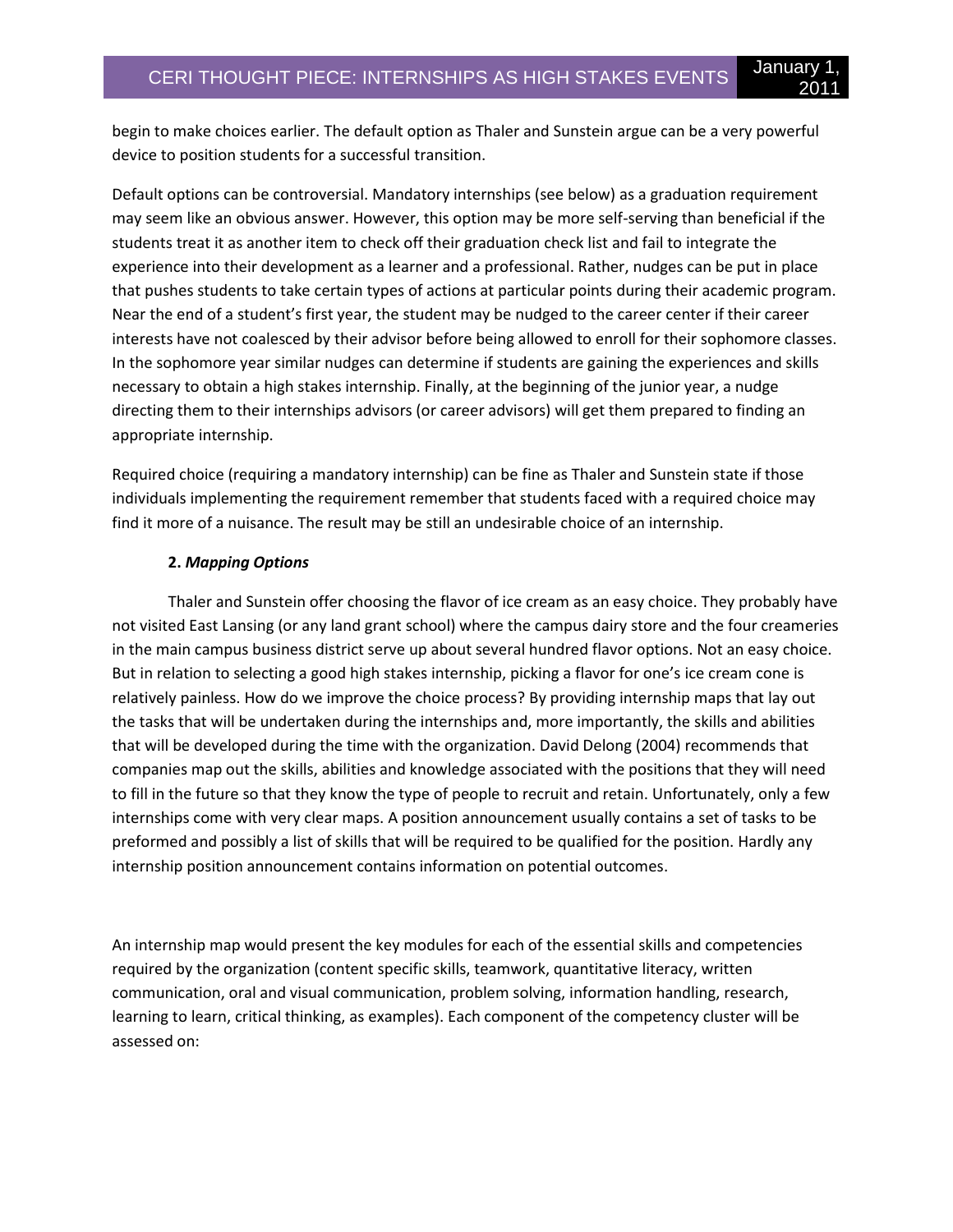- Whether the skill is **Required** or **Optional** to obtain the internship
- **Level of Ability** Necessary at Outset of Internship
- **Opportunity to Develop** During Internship
- **Assessed or Evaluated** at End of Internship

The following is an example of a map for one module of an internship. Many organizations already have skill maps for their full-time positions (DeLong, 2004) that can be modified to serve their internship programs.

|                                   | Position |          | Skill Level  |              |          | Opportunity to<br>Develop |      |       | Assessed<br>upon |
|-----------------------------------|----------|----------|--------------|--------------|----------|---------------------------|------|-------|------------------|
|                                   |          |          |              |              |          |                           |      |       | Completion       |
| Information                       | Required | Optional | <b>Basic</b> | Intermediate | Advanced | None                      | Some | Ample | Y/N              |
| <b>Technology</b>                 |          |          |              |              |          |                           |      |       |                  |
| Cluster                           |          |          |              |              |          |                           |      |       |                  |
| Create, open, delete,             |          |          |              |              |          |                           |      |       |                  |
| rename, back up and               |          |          |              |              |          |                           |      |       |                  |
| store files and virus             |          |          |              |              |          |                           |      |       |                  |
| check                             |          |          |              |              |          |                           |      |       |                  |
| Access information                |          |          |              |              |          |                           |      |       |                  |
| from a number of                  |          |          |              |              |          |                           |      |       |                  |
| electronic sources                |          |          |              |              |          |                           |      |       |                  |
| including library                 |          |          |              |              |          |                           |      |       |                  |
| catalogues, databases             |          |          |              |              |          |                           |      |       |                  |
| and the World Wide                |          |          |              |              |          |                           |      |       |                  |
| Web and use online                |          |          |              |              |          |                           |      |       |                  |
| search facilities                 |          |          |              |              |          |                           |      |       |                  |
| Use e-mail to send                |          |          |              |              |          |                           |      |       |                  |
| and receive messages<br>and files |          |          |              |              |          |                           |      |       |                  |
| Produce electronic                |          |          |              |              |          |                           |      |       |                  |
| documents including               |          |          |              |              |          |                           |      |       |                  |
| reports, forms and                |          |          |              |              |          |                           |      |       |                  |
| presentation slides in            |          |          |              |              |          |                           |      |       |                  |
| appropriate formats               |          |          |              |              |          |                           |      |       |                  |
| Input data, perform               |          |          |              |              |          |                           |      |       |                  |
| basic calculations and            |          |          |              |              |          |                           |      |       |                  |
| create appropriate                |          |          |              |              |          |                           |      |       |                  |
| charts using statistical          |          |          |              |              |          |                           |      |       |                  |
| or spreadsheet                    |          |          |              |              |          |                           |      |       |                  |
| software                          |          |          |              |              |          |                           |      |       |                  |

The internship map allows each experience to be better understood by providing information in a consistent way so that options can be compared and translated into actual outcomes for each opportunity. There are problems associated with any mapping endeavor from deciding on a common language (with definitions) for the skills and abilities associated with the internships and presenting the language into concepts that can be understood by students.

Mapping will be the responsibility of the company offering the internship. Many companies may not see a benefit in incurring the cost of preparing the maps, even if the future payoff is a much better prepared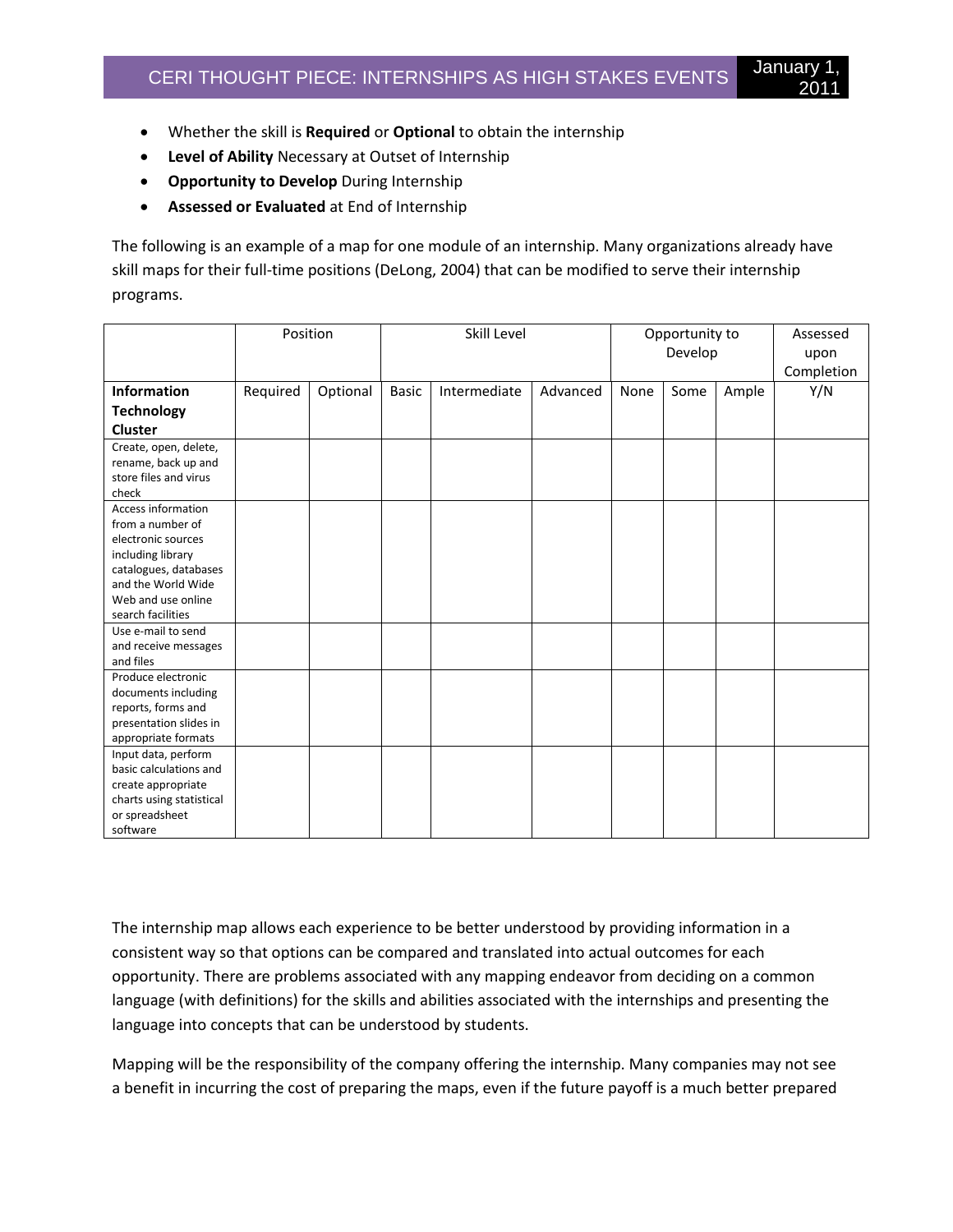recruit who can step right into high performance positions. The colleges are responsible for requiring that internship announcements posted on-campus provide maps and be willing to assist companies develop maps. College faculty and advisors can also assist students who are seeking internships outside of the institutions career service system (from on-line providers or direct application to a company) construct and evaluate maps of the opportunities they have before them.

2011

# **2.** *Feedback*

Reflection offers the best strategy to assist students improve their performance. Too often reflection exercises are not taken seriously (yes, even I have fudged reflections). But well-designed reflective practice can guide students to understand what they are doing well, what skills and abilities they are developing, and how the various experiences weave together to provide depth to their sill usage and development. Typically an internship reflection takes place after the student returns to campus and may complete a paper (if receiving credit) about the experience. These exercises are often superficial unless the supervising faculty provides serious feedback.

A much better scenario would have a preparation session (sometimes a class) that sets expectations for the internship experience, coaches students on how to behave in the work place, establishes protocols for contact with faculty during the experience, and discusses how to work effectively with one's supervisor. Models for reflective session can be found associated with most active learning programs. Mike True at Messiah College, a leading expert in the internship experience, has developed an interactive software program to assist students before, during and after their internship. The University of Toronto's College of Engineering provides various levels of reflection for their Professional Year Experience program.

Reflection is also needed while in the experience. Feedback sessions, easily handled through on-line devices, can allow internship advisors, faculty, and mentors/supervisors to provide assistance when something has gone wrong or head-off a situation before it goes wrong. Reflection sessions during the internship need to be strategic. Frequent requirements to log into chat rooms for discussions can be a nuisance and good advice can be ignored. (A review of the Journal of Cooperative Education and Internships, as one source, will find articles that address issues of on-line reflective practice.)

Reflection after the experience is critical to develop a young adult as a learner and a professional. Most of the situations I am familiar with, the after experience reflection is a one-time event. The paper is written and feedback is provided then the student returns to class. An internship program at Butler University's business program, for example, provides multiple post-internship reflections, including a public presentation. There well may be a lag effect before the internship experience and academic learning begin to interweave. The connections that a student makes can come at anytime. Thus, it is important that students be presented multiple opportunities to reflect and integrate their experiences with learning after returning to campus.

The most important agent in the reflection process is the intern's supervisor; the person the student works with everyday. The supervisor has been identified as the lynchpin for a successful internship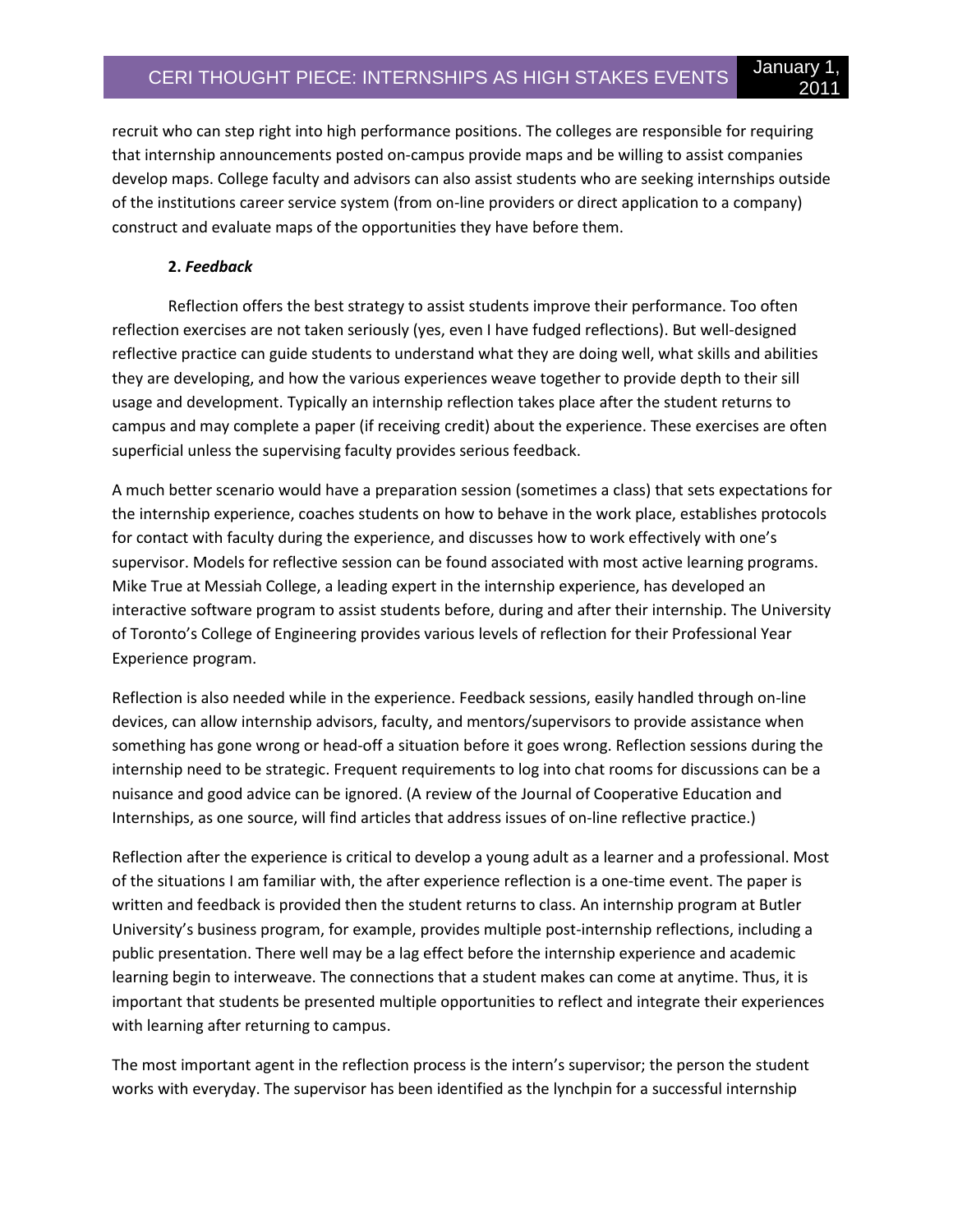experience (see Gardner, Chao and Hearst, 2009). Supervisor's feedback, not only on tasks and assignments, includes help with developing transferable or boundary crossing skills and abilities.

#### **Challenges**

The elevation of the internship to a high stakes event will not come easily on many campuses. Even though internships are recognized as a necessary element in a student's graduation portfolio, a high stakes internship calls for more involvement from faculty and advisors both pre- and postexperience, requires more involvement from the intern supervisors at the organizations, and mandates that the experience be a quality experience. These simple conditions present a range of challenges. Several will be mentioned briefly in this section.

**Mandatory internships**, on the surface, appears to be the easy option to insure that each student obtains an internship before they graduate. Many colleges and universities, or at least some of their departments, are requiring internships for graduation. Unfortunately, the mandatory option may be the wrong approach because it sets up students to make bad choices. The internship becomes another requirement to check off a graduation list. Often not much thought is put into the decision. One program well known to the author requires an internship (or equivalent experience) to graduate; however, the internship can be completed the summer after they graduate with the submission of a final paper. There is little reflection and certainly no integration of the experience into the learning process or their career considerations. In trying to structure choices so that students make more conscientious decisions the choice architects need to have nudges (Thaler &Sunstein) that push students in the right direction to make an informed choice. For those who opt not to make or fail to make a choice, they have to be positioned so that they obtain an experience that will allow them to transition successfully into the workplace. We want to avoid students dashing out near the end of college experience to find any old internship to complete a graduation requirement.

**For credit internships** are positive in that credit insures an academic learning component if the internship is designed correctly. However, some departments look at internship credit as a gold mine; a constant revenue stream that supports faculty who are not even involved in assisting students during their internship. Credits for internships have to be carefully thought through so that we are doing what is right for students. Too often students tell me that they have to work a second job because the earnings from the internship go to cover expenses and current credits and they do not have the funds for their next academic term. There is also a cautionary tale for departments who depend on internship credit funds to support faculty if enrollments decline (as happened with one department I worked with) or because graduates are not succeeding in workplace, thus sinking their academic brand.

**Financial incentive** is the most discussed topic currently on campus, stemming from the recent brouhaha over unpaid internships. It is rather cavalier to state that all internships should be paid. While we might want that to happen, the reality is that non-profit organizations, small for-profit business, and some government agencies, particularly at the state and local level, can only offer internships if unpaid. A healthy, not emotional, discussion of unpaid internships needs to take place where alternative arrangements can be examined to support students in unpaid situations. Believe it or not, Federal Work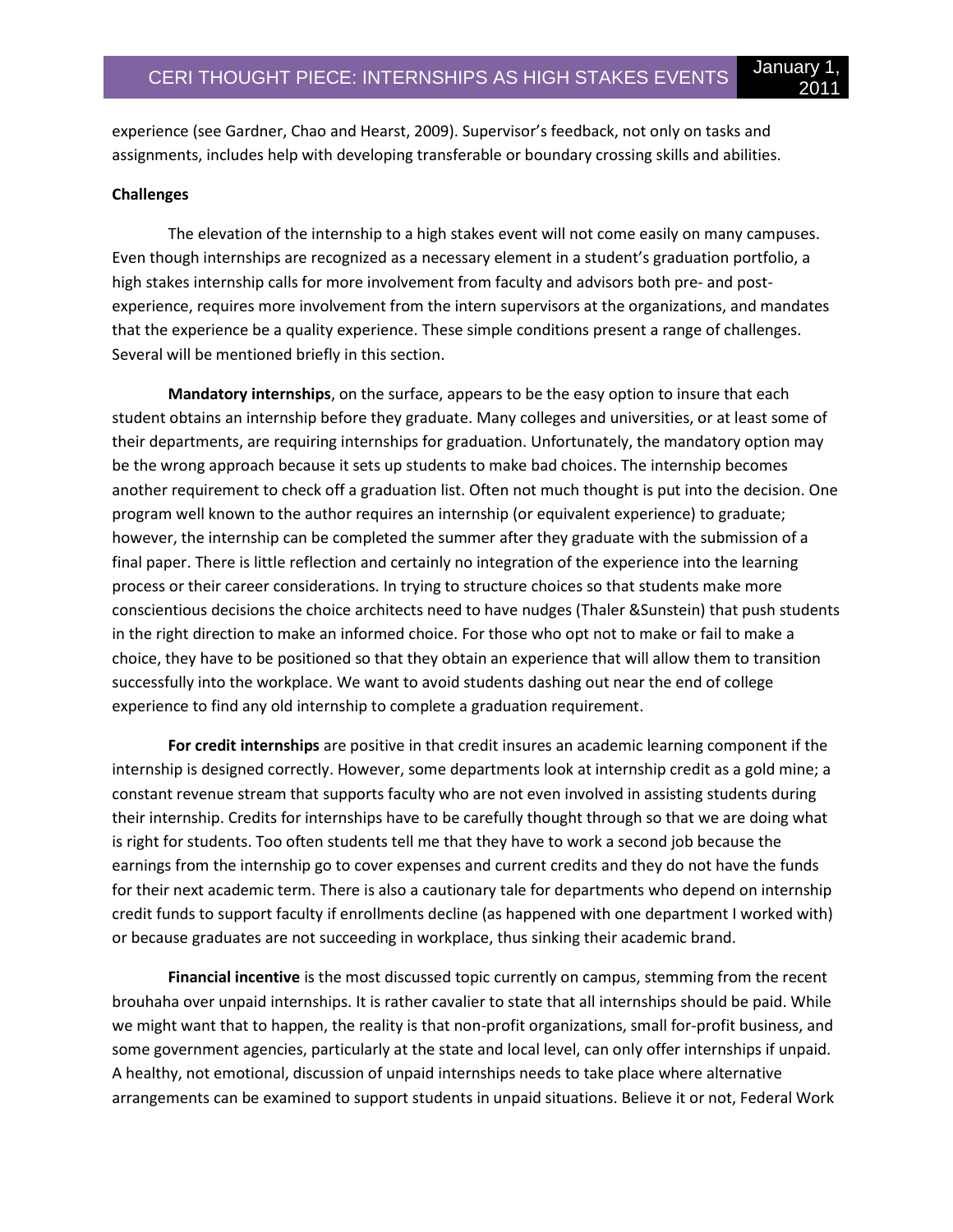Study funds can be used with non-profits (25% of allocation) and with for-profits (25% of allocation) if the work is related to the student's career objectives. Other options include stipends, grants, or government funds in a program similar to Federal Work Study. It is troubling to know that as many as 75% of students in unpaid internships have to work multiple jobs (taken from data on internships that **InternBridge.com** and CERI are currently analyzing); and the majority of these students are from lowincome families.

**Mentors (faculty and supervisor)** are the key to a successful internship experience for the student and a successful conversion to full-time hires for the organizations. DeLong (2004) is concerned about the declining number of employees who are willing to mentor new workers in the work place. This spells trouble in trying to transfer knowledge and socialize new comers into the organization. Mentors, especially among faculty, are missing in many internship programs. Tenure priorities allocate few points to faculty taking time to work with interns before and after their experiences. A devoted cadre of advisors and non-academic staff attempt to plug the gap. However, the key element of these experiences is learning and how to develop oneself as a learner. To me, this is a prime responsibility of faculty which rarely is accepted by my colleagues.

**Experience guarantee** means that the internship needs to be worthwhile but we want to stay away from defining internships as "vocational " – a mill for turning out fodder for the workplace; rather these experiences can be a key ingredient in transforming a young person's life when woven into their academic endeavors. The role of college is to prepare learners to handle a variety of situations they will find themselves as globally connected citizens. Faculty members have to realize that work will consume most of their students' adult life – and not work in an academic environment. Thus the college needs to provide some guarantee that each student will have access to opportunities to position them for success in their chosen career. To say it is one thing, but to implement a program is another thing.

#### **Final Thoughts**

With the segmentation of the internship into high, medium and low stake events, we can visualize a hierarchy of experience based upon the level of investment that organizations put into their internship program and the level of investment students (with support from their faculty and advisors) put into preparing for and selecting their internships. A representation may look like this: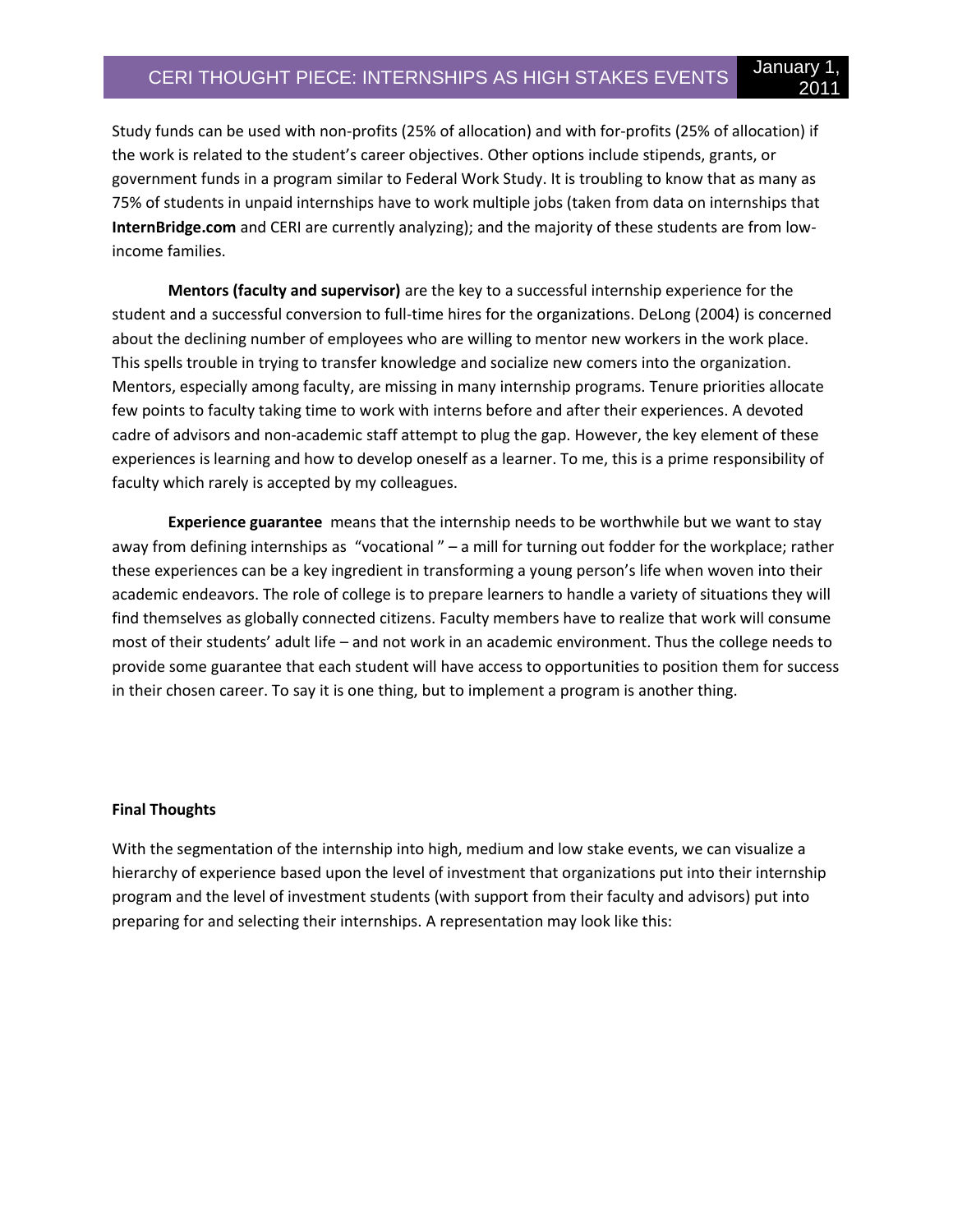

#### **Increasing Investment by Student (institution) in Internship**

The lowest level of internship requires minimal effort by both parties. In some cases, these experiences may be exploratory but more likely the experiences can be termed "resume fillers." The middle range on the diagonal reflects a modest to strong effort by both parties to invest in the internship. Typically, this segment reflects the where most companies and students are today. The highest level requires a continuous, large invest of resources by both parties. Some companies already have their internship programs to this level and attract students who have invested time in preparing to obtain these positions. Into the future we can expect the highest which will expand and the middle segments to be the conduit into the workplace. Low level internships will not open doors to full-time employment.

The purpose of this thought piece was twofold. First intention was to present the internship as a high stakes event, describing the characteristics of such an event and implications for students, institutions and organizations. Second intention was to stoke the fires of a conversation on internships and how we meet the challenges of a high stakes internship. I certainly do not have answers to the challenges I listed. But I know that there are best practices and emerging solutions to enhance the level of internships that can be documented and presented to our colleagues. Hopefully, the ideas here will elevate the discussion. Also I hope it revitalizes research into internships; moving away from employment outcomes (did they get a job with good salary), skill development (though that is still critical), and program management to more thoughtful analysis of learning, adjustment to the workplace, and connections to the other co-curricular experiences available to students.